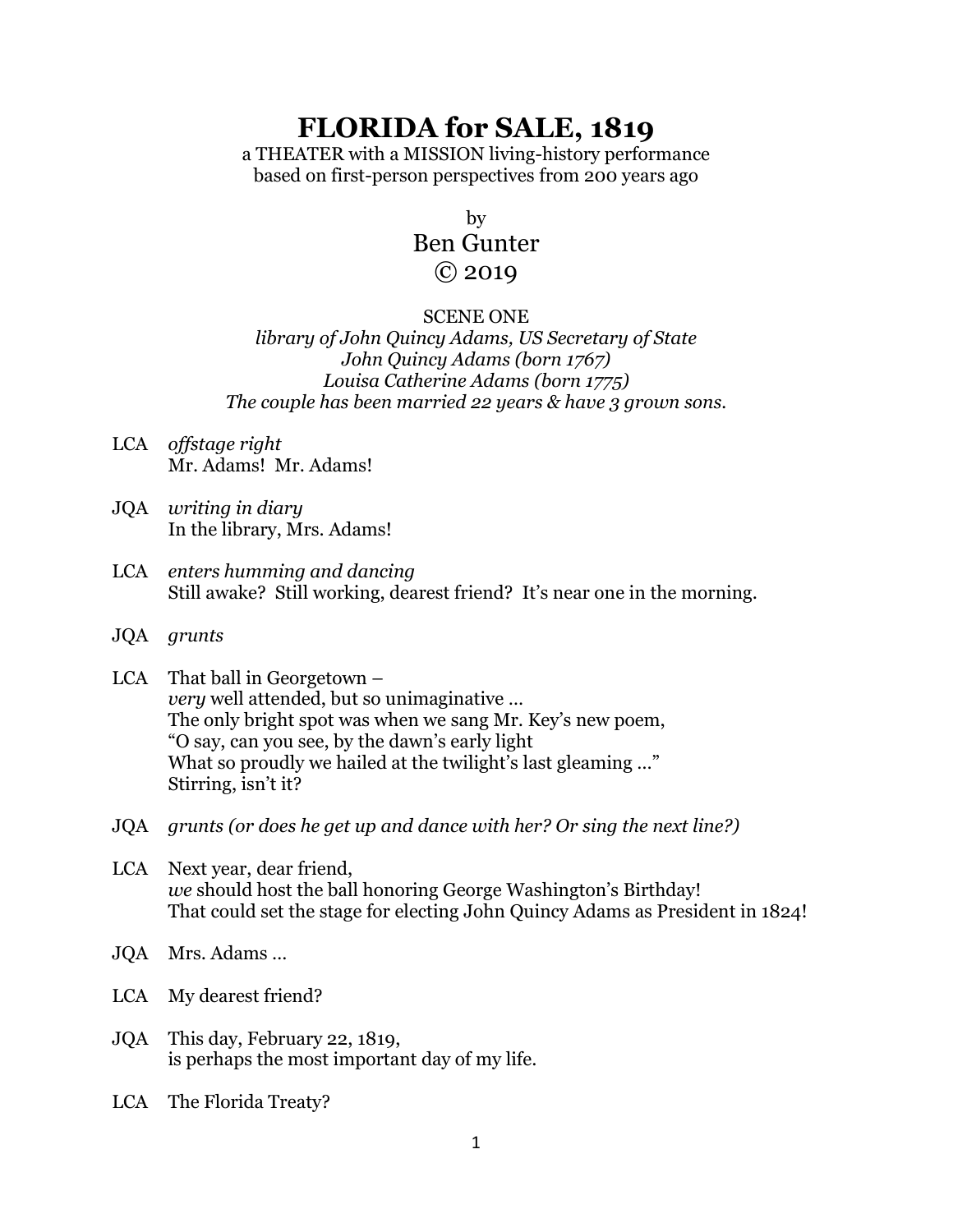JQA The Florida Treaty – signed this morning. I close this day with fervent gratitude to the giver of all good!

Mr. Onís came at eleven. I had one copy of the Treaty, and Mr. Onís the other – I read the English side (which he collated), and he read the Spanish side (which I collated).

We discovered, and rectified, some few errors of copying, and even of translation. We signed and sealed both copies, on both sides. Then I delivered our copy to President Monroe and took the Treaty to the Senate.

- LCA Yes Mr. Fromentin, the Senator from Louisiana, told me the Senate received your Treaty with "universal satisfaction."
- JQA Its prospects are propitious and flattering in an eminent degree Shall I read you what I've been writing about the Treaty, in my diary?
- LCA Please do, dearest friend. I delight in hearing you read.
- JQA "For three enduring reasons, this Treaty merits swift ratification, and a lasting place in history:

"First, a provision 15 years in the making: the Treaty acquires both of the Florida's from Spain, East Florida and West Florida, and makes them US territory, at the modest cost of five Millions.

The Florida's will be found in all probability less valuable in possession than when merely coveted – But the acquisition of the Florida's has long been an object of earnest desire to this Country – They secure our Eastern coastline.

"Second, a provision I first introduced only four months ago: a provision to push our Western Boundary farther west:

> By this Treaty, Spain acknowledges the Sabine River as our boundary from the gulph of Mexico to the Red River –

This is a peculiar and appropriate right acquired by my Negotiation;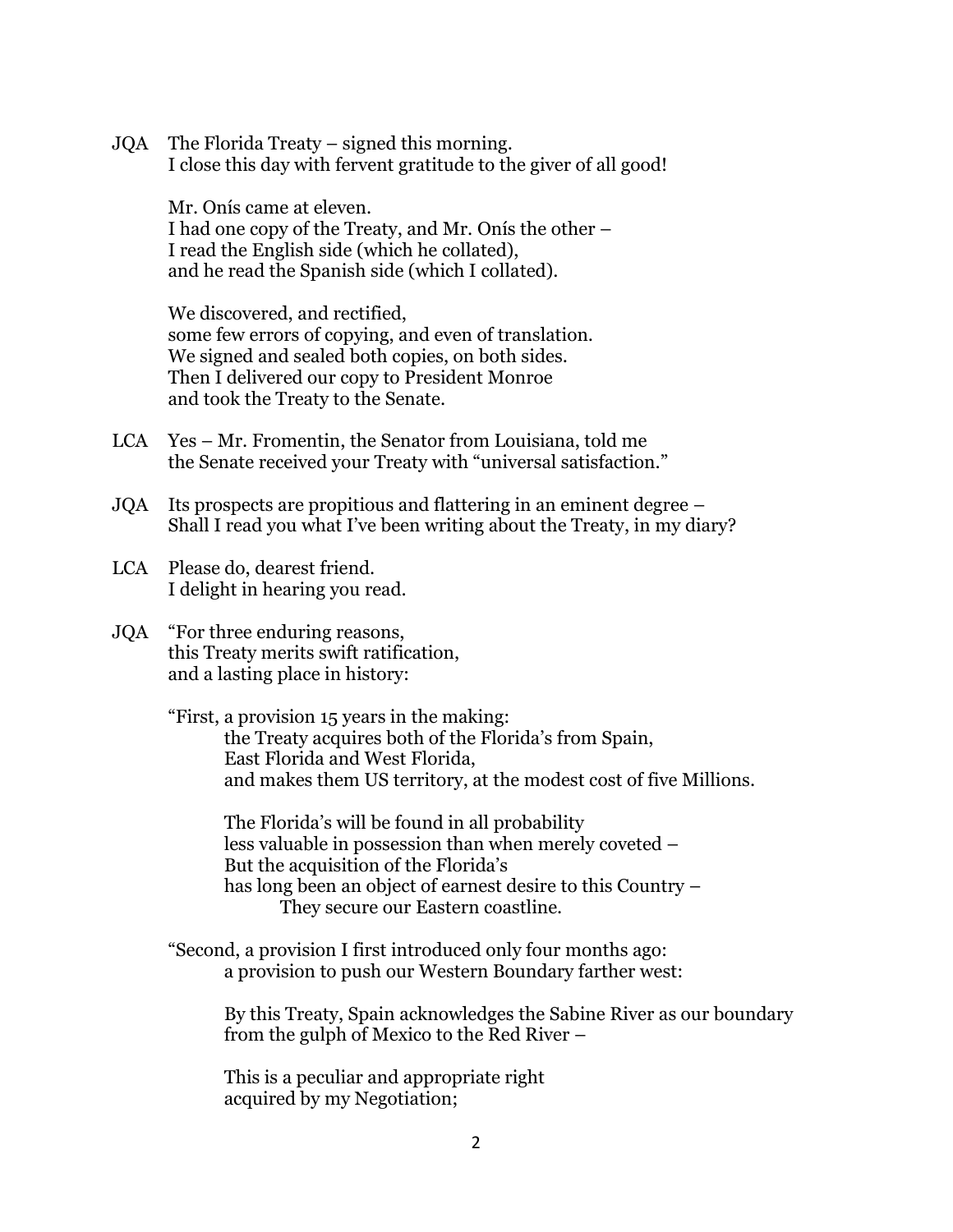it forms a great Epocha in our History, and makes the Florida Treaty truly a Transcontinental Treaty.

"Third, a provision that looks far into the future:

The Florida Treaty changes our relations with Spain, from the highest mutual exasperation and imminent War, to a fair prospect of tranquility and of secure peace.

This fills my heart with gratitude unutterable to the first Cause of all things!

- LCA May it speed as it has begun! And may God speed you, my dearest friend, in the high station you fill so honorably. *caress* Are you ready to retire to bed, Mr. Secretary of State?
- JQA Not yet, dearest friend. I have four more copies of the Treaty to execute.
- LCA "Perseveratingly laborious the good of the Country your constant aim …"

I've been scribbling, too – a novel about life in our nation's capital. Would you like to meet a character I've just created?

- JQA Yes, indeed, Mrs. Adams I delight in hearing you read.
- LCA "Lord Sharply" is his name. Here's how I describe him:

"Lord Sharply was a man of outstanding talents –

Perseveratingly laborious, he had filled many high Stations with great satisfaction to the Nation. But he viewed mankind as the medium through which the great plans he formed for the welfare of his Country were to be matured. The good of his Country was his constant aim.

Only those who were the most constantly in his society could sometimes observe the flashing of his eye,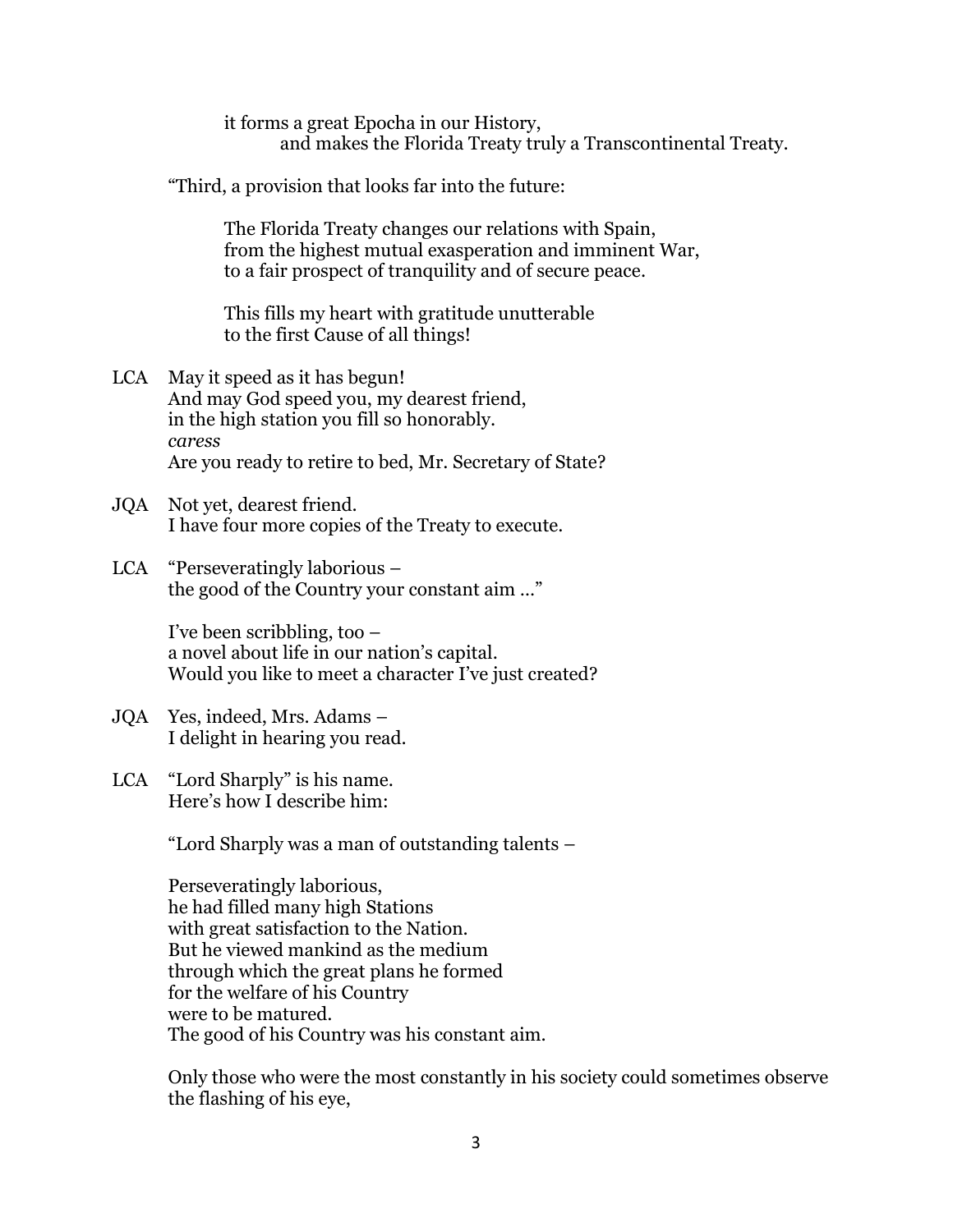and the tremulous motion of his lip, conveying some faint idea of the volcano that burnt within –

He's based on a character from real life – do you recognize the original?

- JQA I don't think so, Mrs. Adams. Is he someone we know?
- LCA Think on it, kind sir someone matching my description may yet spring to mind.
- JQA It shall be done, Mrs. Adams. *absentmindedly returning to his writing* But first, those copies of the Treaty …
- LCA *singing to high heaven, to the tune of Star-Spangled Banner's last lines* O say, is there any way to get through to that brilliant mind?! Is there anything as blind as a man ahead of his time?

#### *TABLEAU*

#### SCENE TWO

*Drawing room of Ambassador Onís, near 1 in the morning of 22 February 1819: Federika Christina von Mercklein, the Ambassador's dead wife (early 20s onstage), and Luis de Onís y González-Vara (early 30s onstage, late 50s in history)*

- CO *enters as LCA sings and JQA writes, ending Scene One Sits, opens her book, and reads softly:* "Aunque el gobierno federal hace alarde de filantropía y dulzura con que los trata, el resultado es que diariamente se ve á los indios despojados de sus tierras …"
- LO *off left, singing* Tengo fé en el despertar de España:
- CO *joins in*  por siglos y siglos, ante gente estraña, siempre invicta fué.
- LO *enters* Cristina! Mi amor? I could have sworn I heard your voice …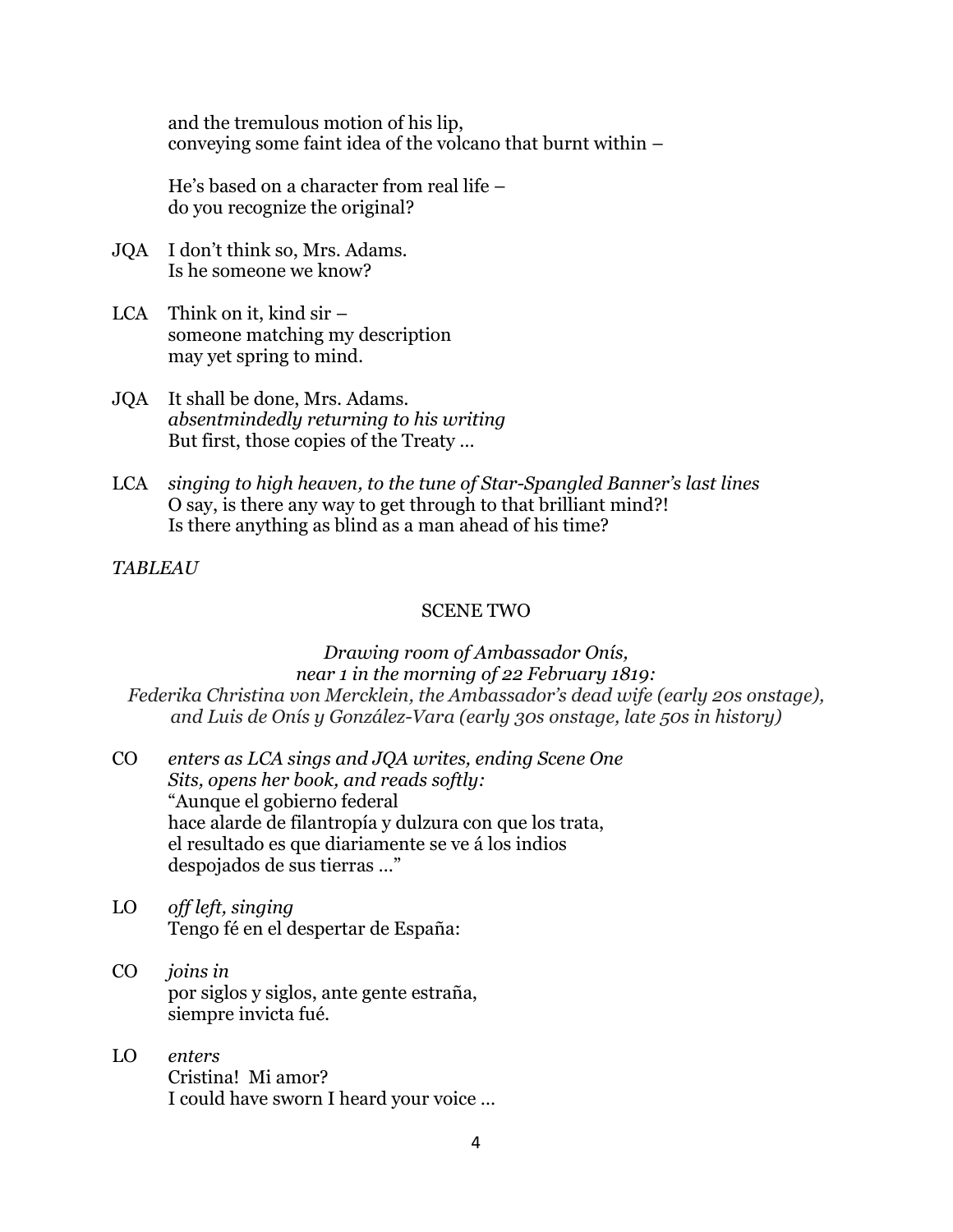La voz mas dulce del mundo … Silenced now.

My love, it's done. The great work that I came here to do – to this nuevo mundo whose fevers sapped your life – The Florida Treaty, signed today [hoy firmado]!

- CO ¿Y los indios? ¿"despojados de sus tierras por medio de tratados"?
- LO They're calling it by our names, Cristina: El tratado de Adams y Onís, Y probará, mi alma, una obra digna de tu nombre.
- CO "No siempre se les hace justicia!"

LO What have I won? I've saved Nueva España for España, mi vida – the Western boundary I've negotiated confirms Tejas y California as indisputably Spanish. Buffer zones protect their borders from adventurers. The most opulent and desirable provinces in North America remain: Tierras Españoles.

- CO "Queda la mejor parte de sus tierras adjudicada á los Estados-Unidos."
- LO I've saved our treasury, too bankrupted by Napoleon. Saved it from an endless procession of unpayable land claims. The US gets Las Floridas – They also get all of Florida's debts.
- CO "hacen incursiones en ellas, y les privan de sus ganados, y de todo lo que pueden haber á las manos!"
- LO And I think I've saved our Treaty from rejection. Ten years of hard labor, Cristina! A decade of diplomacy in an alien land that's killed you and made our children estrangeros en su propia patria.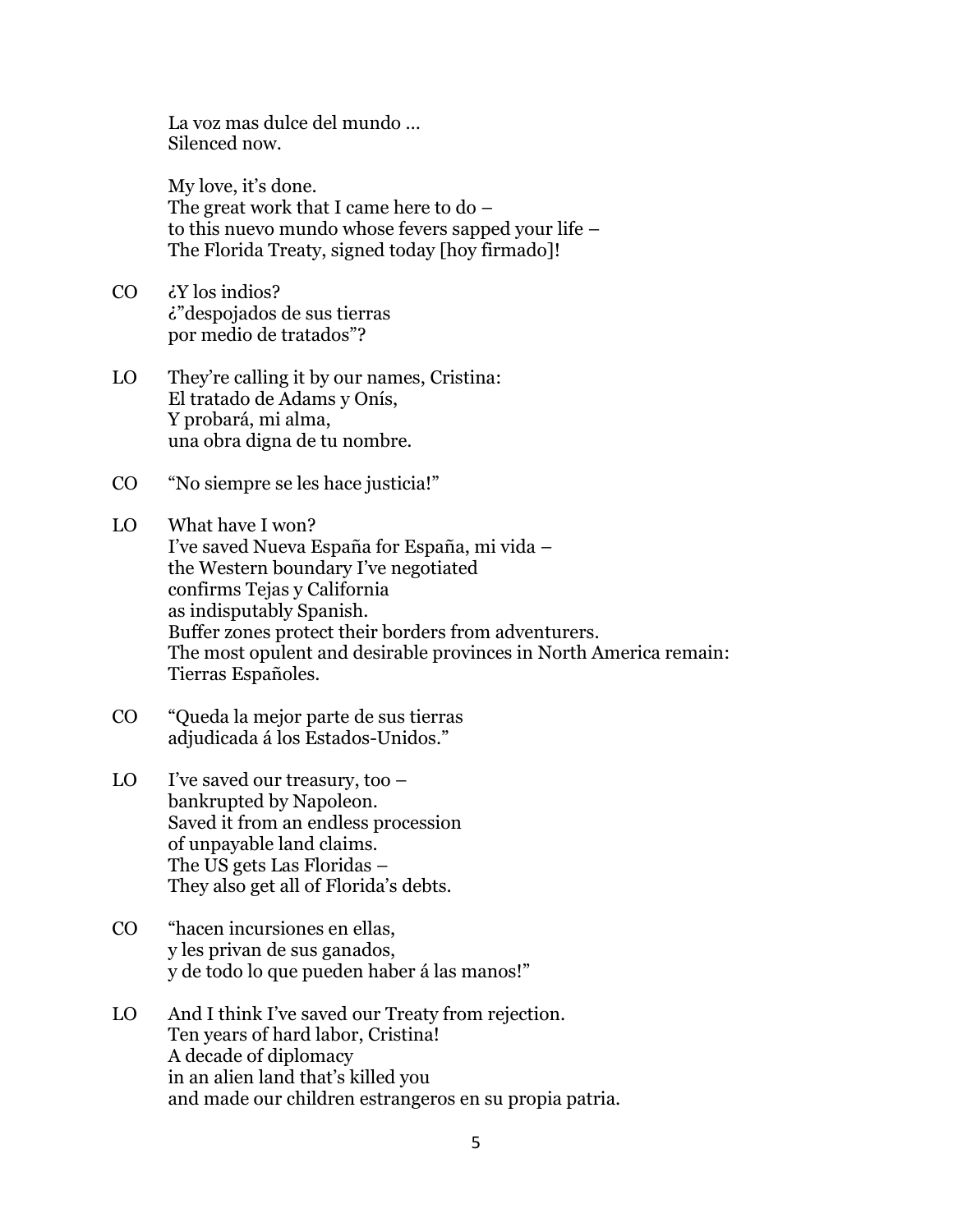But I've made sure los americanos will eagerly adopt this Treaty. La Florida sells herself – "the topographical situation of the country, the fineness of the climate, the fertility of the land" – and "bear in mind, that the Americans have a passion for frequently abandoning one piece of land for another, and for always preferring new lands to old."

- CO "atacan á los que entran á talar sus campos"
- LO ¿Y la gente?

What becomes of the people – los indígenos, los Africanos, los criollos? The people were ever your passion, mi compasión. I swear to you, this Treaty saves the people. The citizens of Spanish Florida? All protected! And as for the Indians, I have a secret weapon, my sweet: My pen.

- CO "Ellos elevan sus quejas al gobierno federal; pero no siempre se les hace justicia"
- LO Stinging words can stir Los Estados-Unidos. You remember how President Monroe disciplined General Jackson when I exposed his cruelties in Las Floridas? To commemorate the negotiation of this Treaty, I'm writing two volumes of memorias, tesoro mío, and here is what my memorias have to say about the Indians:

"The Indians are daily despoiled of their lands by treaties but little equitable. These outrages weary their patience; they take vengeance into their own hands, with the ferocity belonging to their nature. The cry of alarm resounds through the whole United States, and the government sends an army to chastise the Indians."

- CO *sings, ceding the chair to Luis, slowly moving upstage* Tengo fé en el despertar de España:
- LO "The government entrusts the conduct of these wars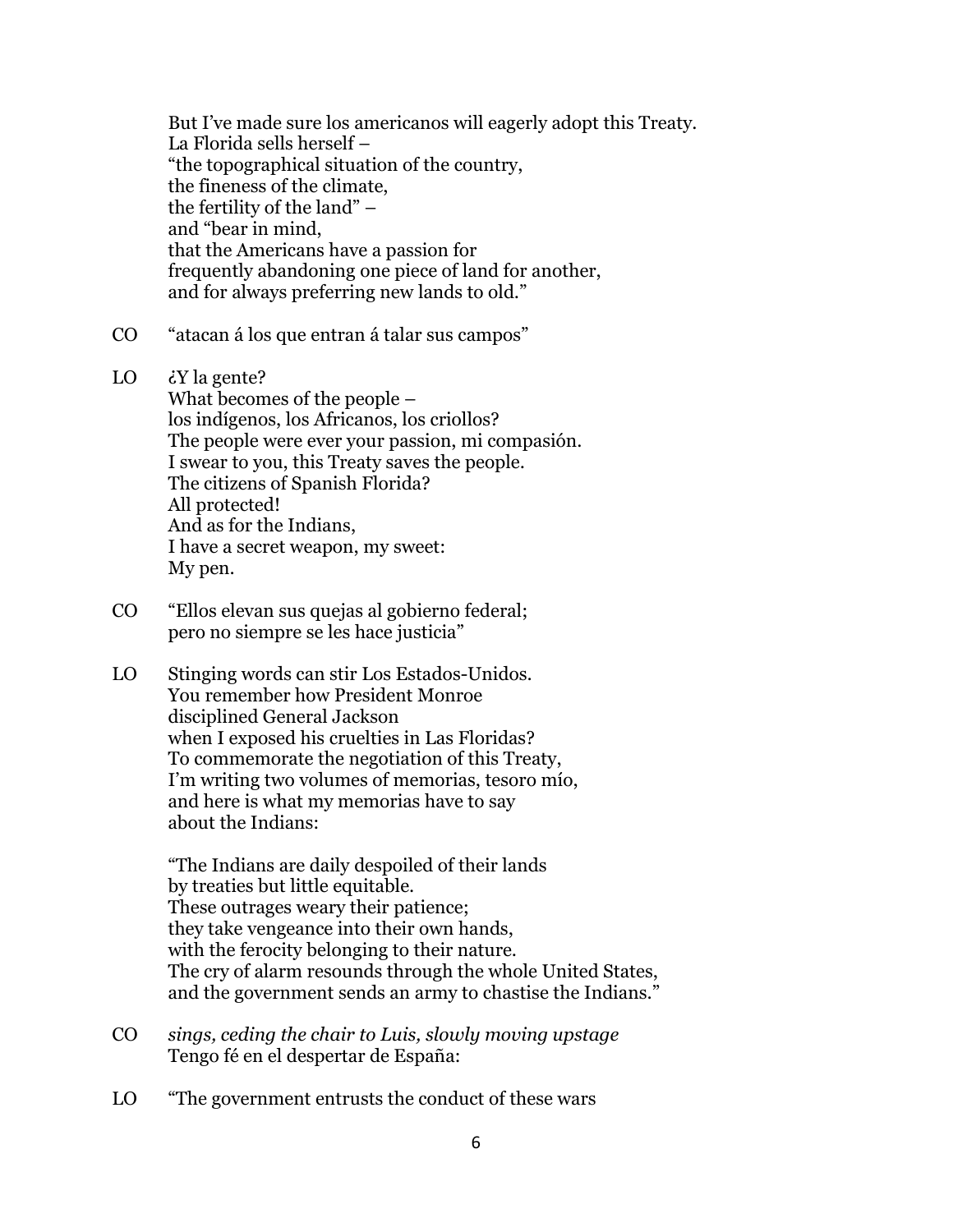to impetuous generals, who pursue these almost defenceless aboriginals with fire and sword, burn their miserable cabins, and put to destruction all who are not so fortunate as to escape to distant forests."

- CO por siglos y siglos, ante gente estraña, siempre invicta fué.
- LO "At the end of the campaign, a treaty is entered into with the unfortunate victims, who have survived the extermination of their tribe; and in this, the greater and better part of their lands is adjudged to the United States, who are thus successively getting rid of these neighbours, and possessing themselves of the countries which they occupy. The campaigns of General Jackson against the Indians of the Floridas, present examples of what I have stated, which will live in infamy for ever."
- CO Tengo fé en el triunfo y la Victoria,
- LO Hence it comes, that the American name is abhorred among the Indians; and that enemies of the United States will find Indians always ready to make war upon these people, whom they look upon as the most perfidious upon earth."
- CO en un porvenir de Gloria,
- LO Mr. President, I call on you to honor this Treaty by making peace with ALL Floridians!
- CO hermano del ayer.
- LO Have I done well, my love?
- CO Bien hecho, mi amor!
- LO Can you rest in peace?
- CO en paz requiesco Recuerda a mí
- LO O, Cristina Te echo tanto de menos [I miss you so]. Yo, Mauricio, Narciso, Clementina
- CO te amo, Luis … por siempre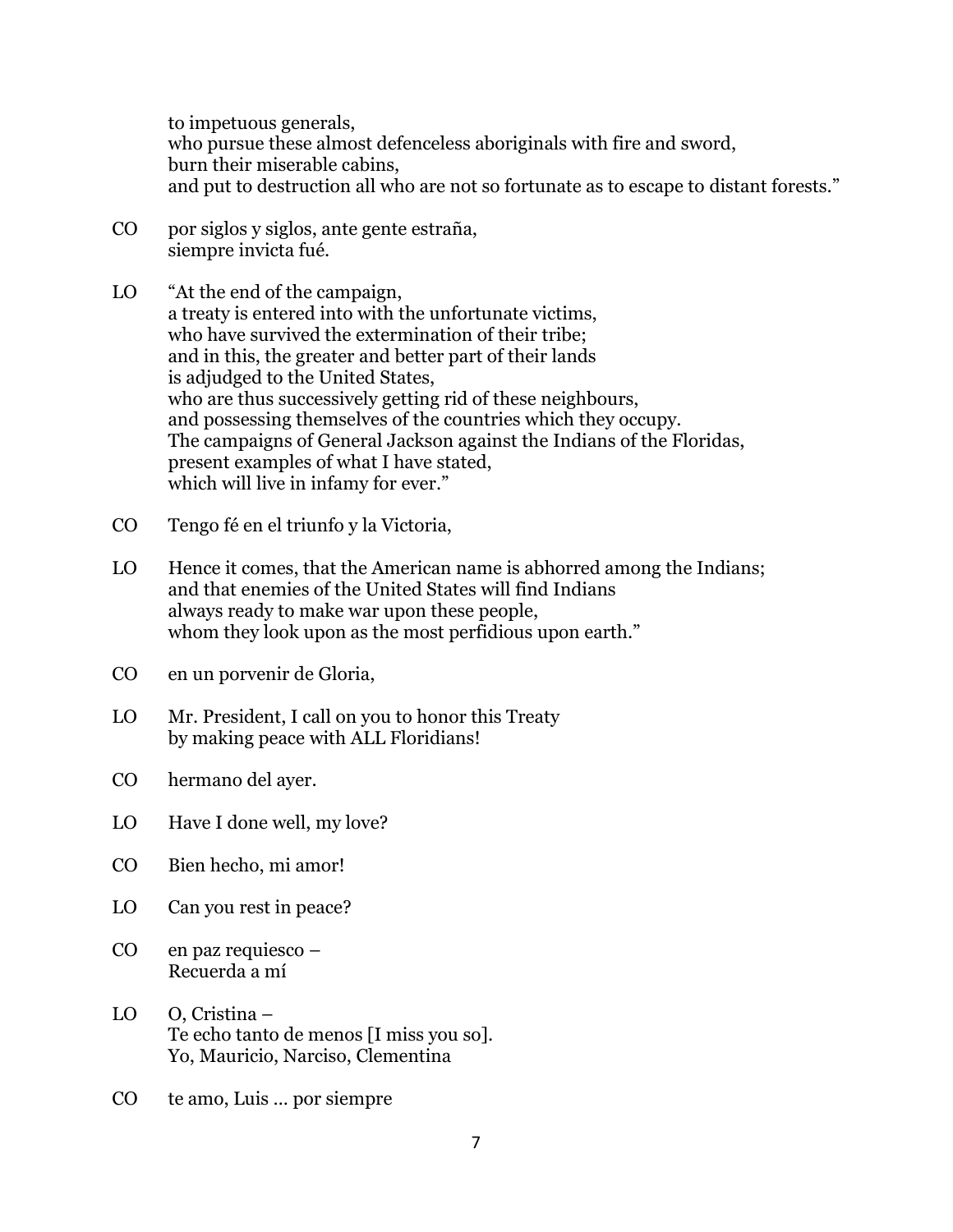LO *sings, reaching toward her as she exits* Al amor quiero vencer, ¿más quién podrá? Qu'ella con su gran poder vencido me ha.

> I will protect them, mi amor … Because "Truth is of all times;" because "reason and justice are founded on immutable principles" and for love of you … en memoria de tí, Cristina … memorias en memoria de tí …

*sits to resume writing his memorias TABLEAU*

#### SCENE THREE

*Antonio Proctor's cabin, in an orange grove near St. Augustine Antonio Proctor (AP, historically in his 70s) & his son George (GP, historically nearing the age of 21)*

- AP *enters center, singing* Yankee Doodle went to town, A-riding on a pony, Stuck a feather in his cap And called it … Spanish Tony. George! Mijo!
- GP *offstage* Sí, papa?
- AP Come write me a letter.
- GP Sí, papa in a minute …
- AP Ahora mismo, mijo march!
- GP Sí, mi capitán marchamos! *Enters marching to this song:* "Todos los buenos soldados Que asentaren a esta guerra …"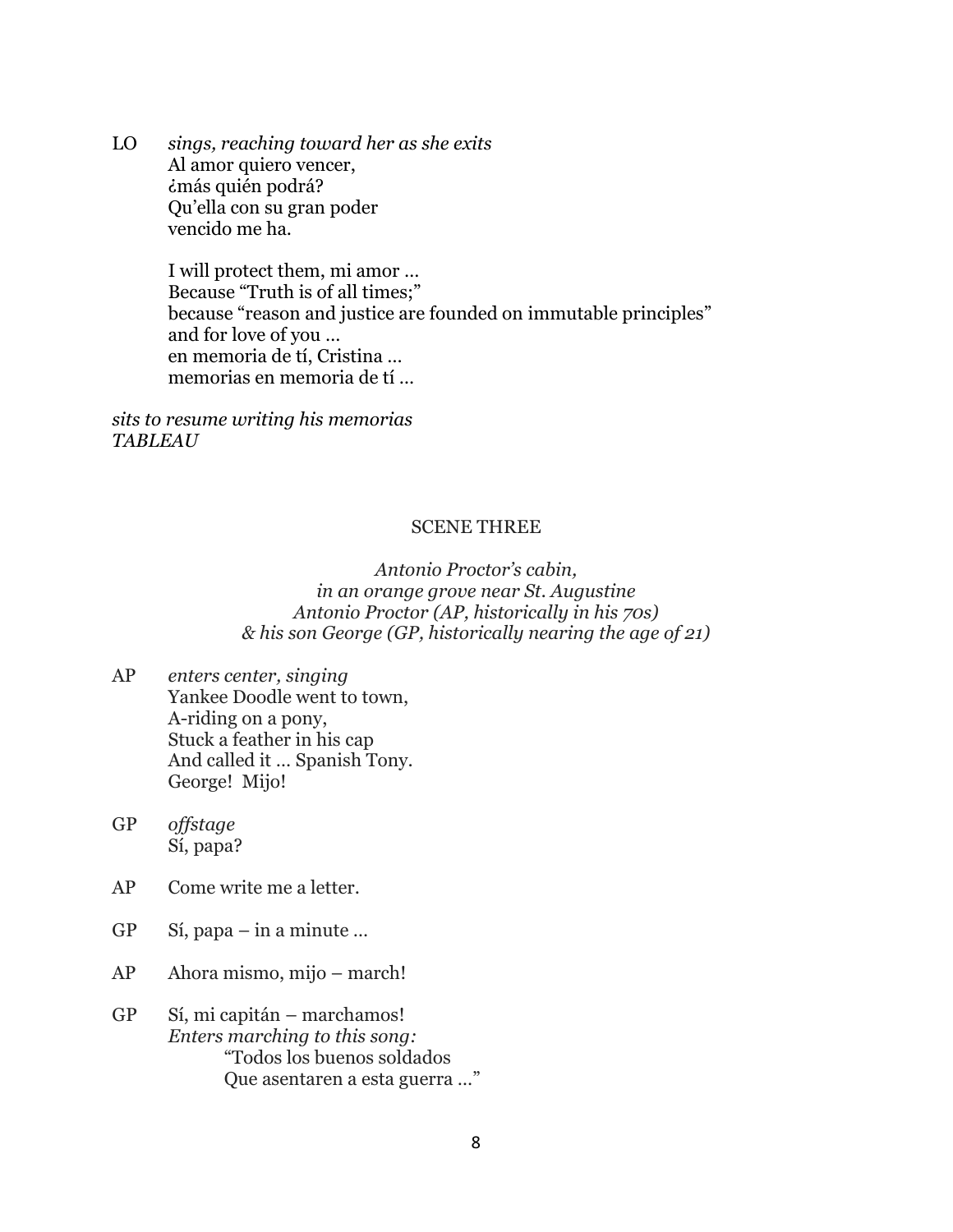- AP Where are you marching, little soldier [soldito]?
- GP To defend the free blacks of Las Floridas!
- AP I see … Good instinct, son, but bad timing History has gotten ahead of you / [stolen a march on you]. El Gobernador Coppinger tells me that a Treaty's just been signed, ceding Las Floridas to los Estados-Unidos. Time to lay down your rifle, and take up the pen.
- GP Por qué, papa?
- AP "Para qué," mijo.
- AP To write me a letter.
- GP Who to, papa?
- AP "To whom," George. To His Catholic Majesty Fernando VII [Fernando el séptimo] of Spain and to President James Monroe of los Estados-Unidos.
- GP Ready, papa fire away.

| AP | Hombres honrados – Men of Honor:                                           |
|----|----------------------------------------------------------------------------|
|    | My name is Antonio Proctor.                                                |
|    | I am a free African citizen of La Florida.                                 |
|    | I have won my liberty and my property                                      |
|    | with signal service to both your governments.                              |
|    | Rey Católico, my name is in your records:                                  |
|    | Juan de Arredondo y San Felices, your auditor of war,                      |
|    | has reported me                                                            |
|    | "un hombre de bien extraordinario de San Agustín"                          |
|    | and Governor José Coppinger has rewarded my efforts to                     |
|    | "pacify the province" with 185 acres of orange grove.                      |
|    | Mr. President, I was present for the Boston Tea Party                      |
|    | and afterward at the Battle of Lexington.                                  |
|    | Then, a British soldier called himself my master,                          |
|    | but then as now my love for freedom made me love your Revolution.          |
|    | To speed the spread of freedom, I have blessed both your countries with my |
|    | "great knowledge of the Indian character and language                      |
|    | and great influence over the Florida Indians."                             |
|    | Time out of mind, your representatives have chosen me                      |
|    | for skilled diplomacy –                                                    |
|    | to act as your translator, interpreter, and Indian agent.                  |
|    | They have sent you written testimony that I have                           |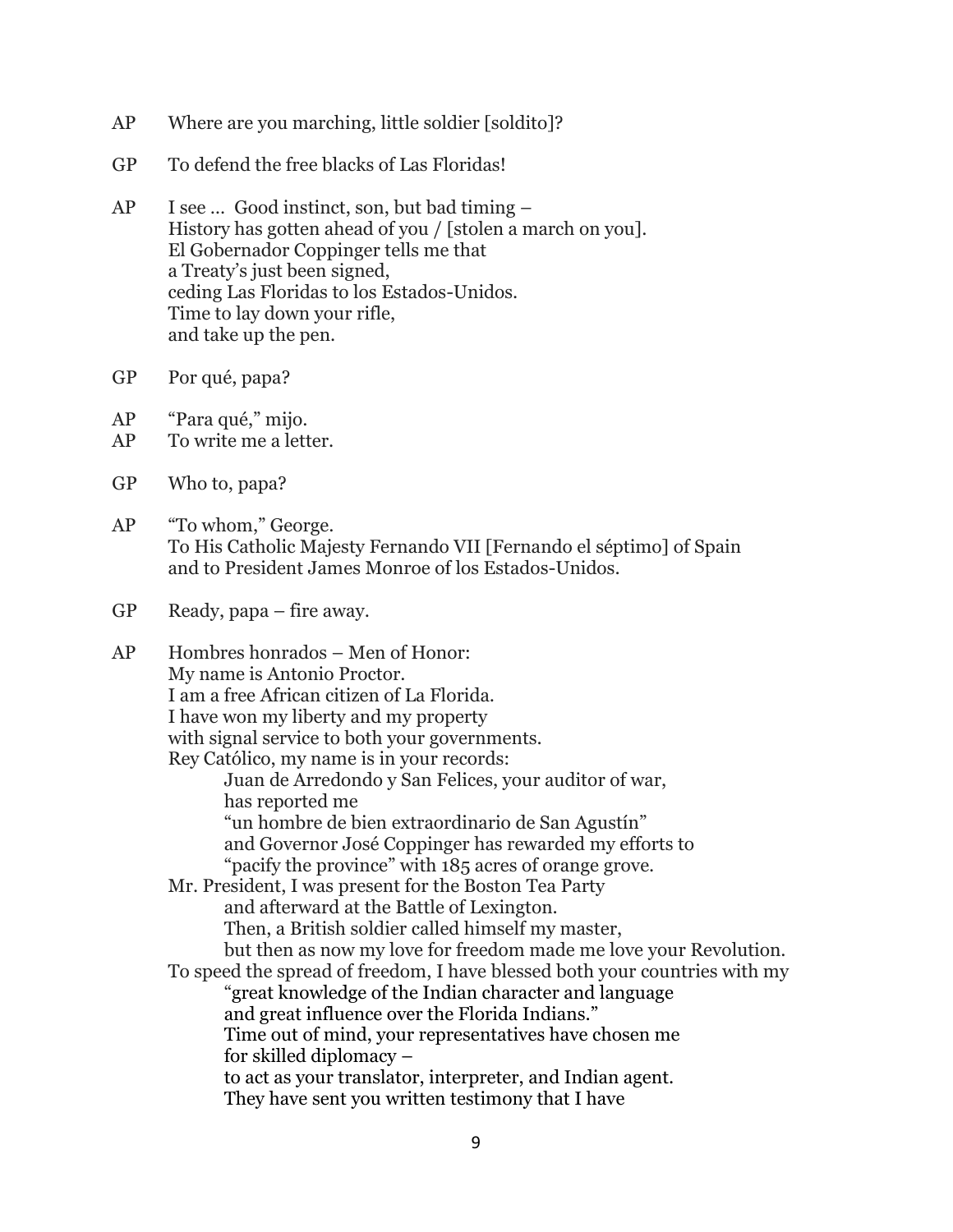"rendered you, and your countries, most essential benefits, from my usefulness with the Indians, my prudence and good sense." Now I petition you, honorable heads of honorable states: Protect every one of my hard-won privileges, rights, and immunities as Florida changes hands. Hear reason! Do me justice! Antonio, or Tony, Proctor

- GP "Antonio, or Tony, Proctor …" Do you think they'll listen, papa? Venceremos?
- AP Sí, mijo. Toca su honra. We've told them the truth.
- AP And truth endures through time.
- GP Were you really at the Battle of Lexington, sir?
- AP Yes, George. I've fought for freedom many ways.
- GP *sings* "Men if you want to make history And win fame in the fierce fight that's coming …"
- AP Times are changing, child. Time to change our tune. Try this one:

*Antonio lines out the song in English for George, who repeats in Spanish (taking over at the end of the verse)*

- AP Yankee Doodle went to town
- GP Yankee Doodle went to town
- AP Riding on a pony
- GP Riding on a pony
- AP Stuck a feather in his cap
- GP Stuck a feather in his cap
- AP And called it …
- GP "Treaty's coming!"
- AP Bien cantado, mijo "The Florida Treaty's coming!" God send us a Treaty full of reason, justice, and truth [un Tratado que tenga razón, verdad, y justicia]!

*TABLEAU*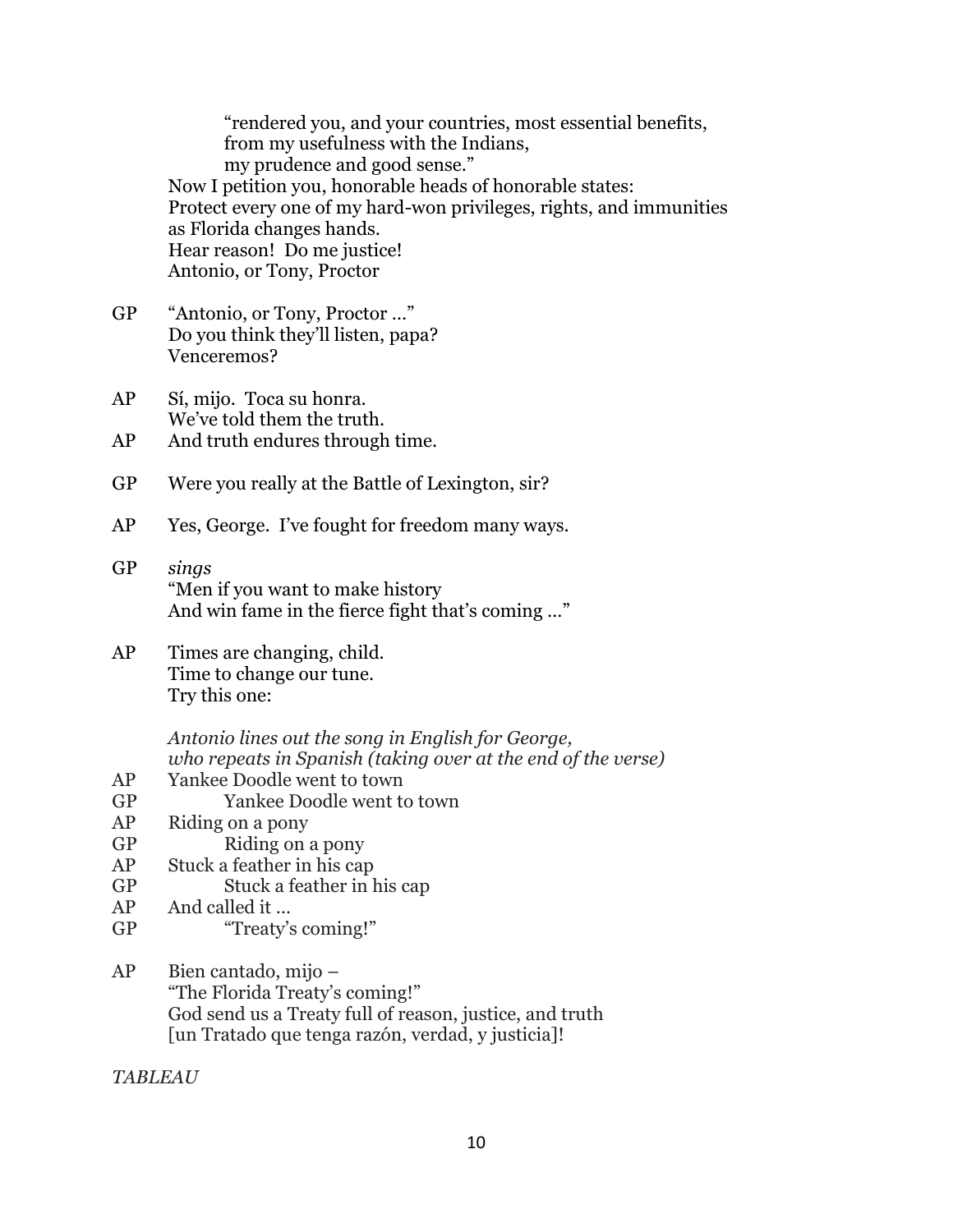#### CODA *library of John Quincy Adams, US Secretary of State*

JQA Four copies of the Florida Treaty – certified! How many lives, how many fortunes, how many sacred honours may be blessed by this day's work!

"In the midst of this hope there are seeds of fear – The ratification of Spain is yet uncertain – If ratified, many difficulties will clog the execution of the Treaty."

But let us take heart from this provision: "Article 6. The Inhabitants of the Territories which His Catholic Majesty cedes shall be … admitted to all the privileges, rights and immunities of the Citizens of the United-States."

Here we plant the seeds of justice. May they flower, as Florida grows from Spanish province to the newest territory … *sings* "in the land of the free …

*TABLEAUX reanimate as characters echo this phrase, and join in singing:*

ALL … land of the free, … land of the free, and the home of the brave"!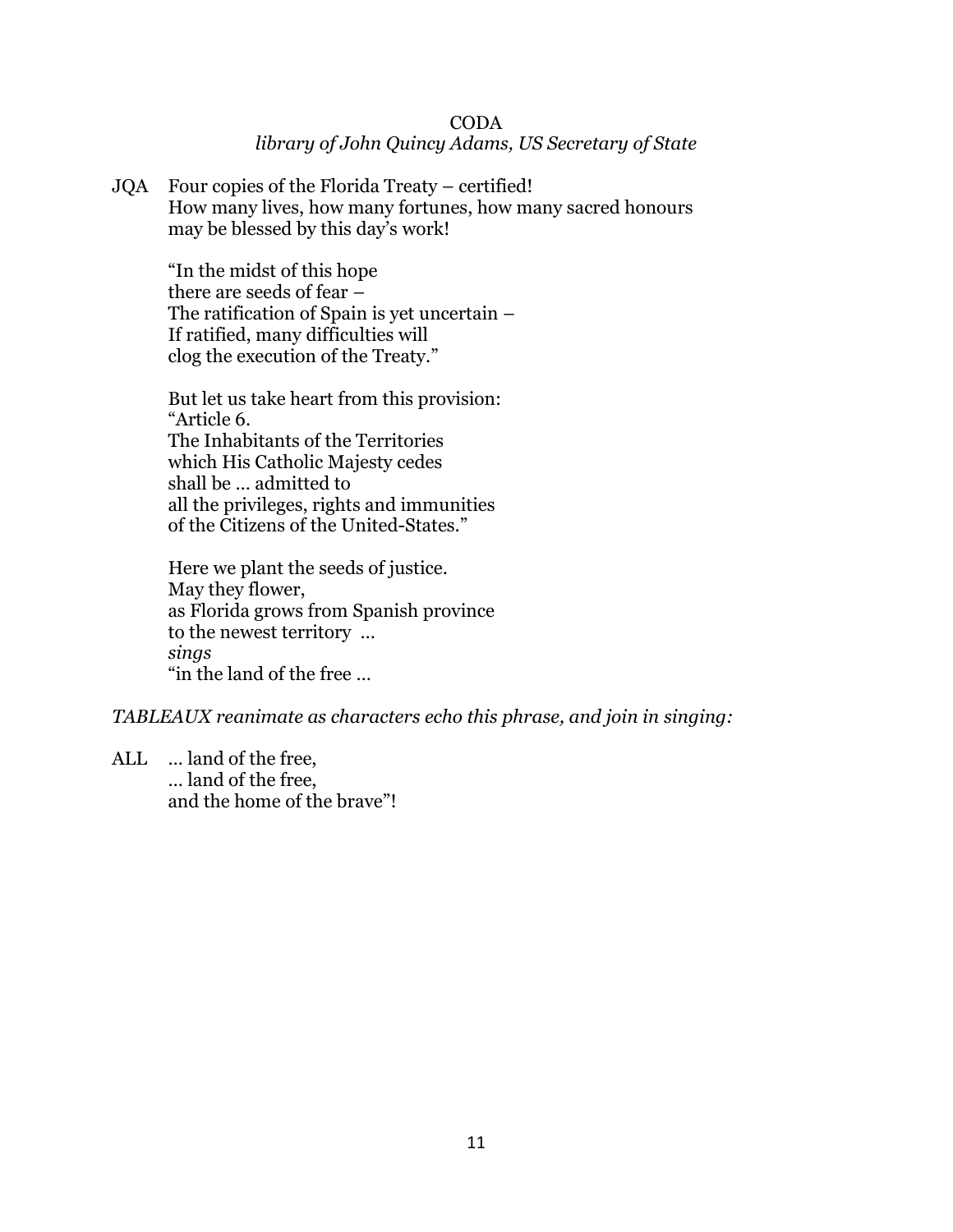#### SOURCES for SCENE ONE

John Quincy Adams diary for 1819, entry for 22 February, excerpted in *John Quincy Adams Diaries, 1779-1821*, ed. David Waldstreicher (New York: Library of America, 2017), pages 474-77.

Louisa Catherine Adams, *The Metropolitan Kaleidoscope*, quoted in *Mrs. Adams in Winter* by Michael O'Brien (New York: Farrar, Straus and Giroux, 2010), pages 234-35.

#### SCENE ONE SONG REFERENCE

"Adams and Liberty" *To "Anacreon in Heaven," the same tune as "The Star-Spangled Banner"*

Should the Tempests of War overshadow our land, Its bolts could not rend Freedom's temple asunder; For, unmoved, at the portal, would George Washington stand, And repulse, with his Breast, the assaults of the thunder! His sword, from the sleep Of its scabbard would leap, And conduct, with its point, ev'ry flash to the deep! And ne'er shall the sons of Columbia be slaves, While the earth bears a plant and the sea rolls a wave.

Let Fame to the world sound America's voice; No intrigue can her sons from the government sever; For her pride is John Adams; his laws are her choice, And shall flourish, till Liberty slumbers for ever. Then unite heart in hand, Like Leonidas's band, And swear to the God of ocean and land; That ne'er shall the sons of Columbia be slaves, While the earth bears a plant and the sea rolls a wave.

#### SONGS in SCENE TWO

#### La Generala

Tengo fé en el despertar de España: por siglos y siglos, ante gente estraña, siempre invicta fué.

I believe in Spain's once and future victory; cent'ry after cent'ry, turning back invaders, always undefeated She.

I believe in this battle's outcome glorious, in our country's cause victorious,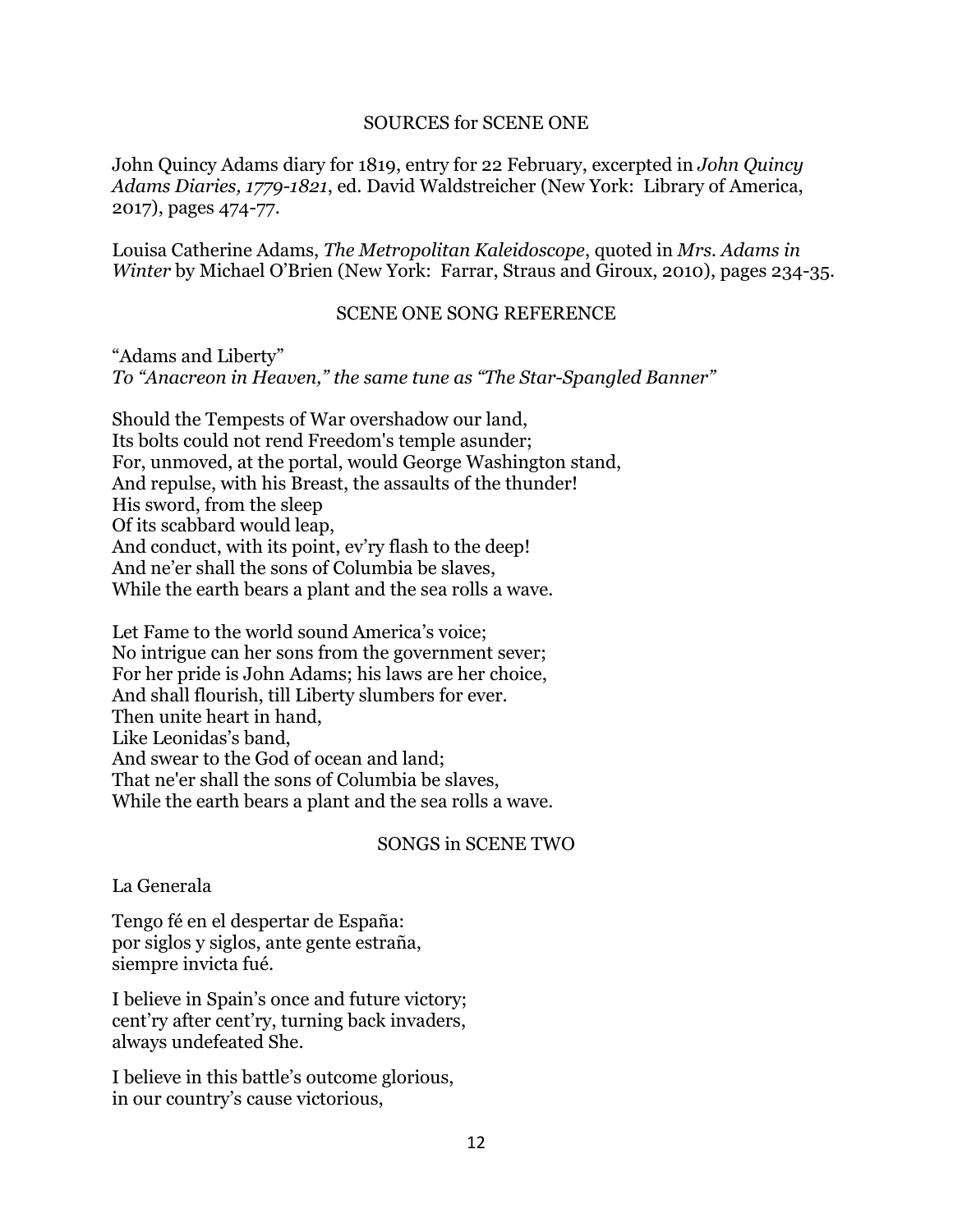companions brave and free!

Tengo fé en el triunfo y la Victoria, en un porvenir de Gloria, hermano del ayer.

Source: Housewright *An Anthology of Music in Early Florida* Trans. © Ben Gunter 2014

Al amor quiero vencer Luis Milán

Al amor quiero vencer, ¿más quién podrá? Qu'ella con su gran poder vencido me ha.

Al amor querría vencer y con bien ser del vencido.

How I'd love to conquer my love, Winning goodwill from my beloved!

How I long to vanquish love! But that can't be. 'Cause my lady's loveliness has vanquished me.

Por poder mejor querer para ser mejor querido.

¿Quién tuviese tal poder, más quién podrá? Qu'ella con su gran poder vencido me ha.

Source: Housewright *An Anthology of Music in Early Florida* translation © Ben Gunter 2015

#### SOURCE for SCENE TWO

#### SPANISH:

<https://babel.hathitrust.org/cgi/pt?id=ucm.5320559168;view=1up;seq=25>

#### page 20

Aunque el gobierno federal hace alarde de filantropía y dulzura con que los trata, no puede prescindirse de observar, que cualesquiera que sean sus disposiciones para llenar en este punto sentimientos tan propios del siglo presente, y de todos los paises libres como el Americano, el resultado es que diariamente se ve á los indios despojados de sus tierras por medio de compras, que muchos gradúan de fraudulentas, ó de tratados poco equitativos, como trambien por medio de las armas. Sucede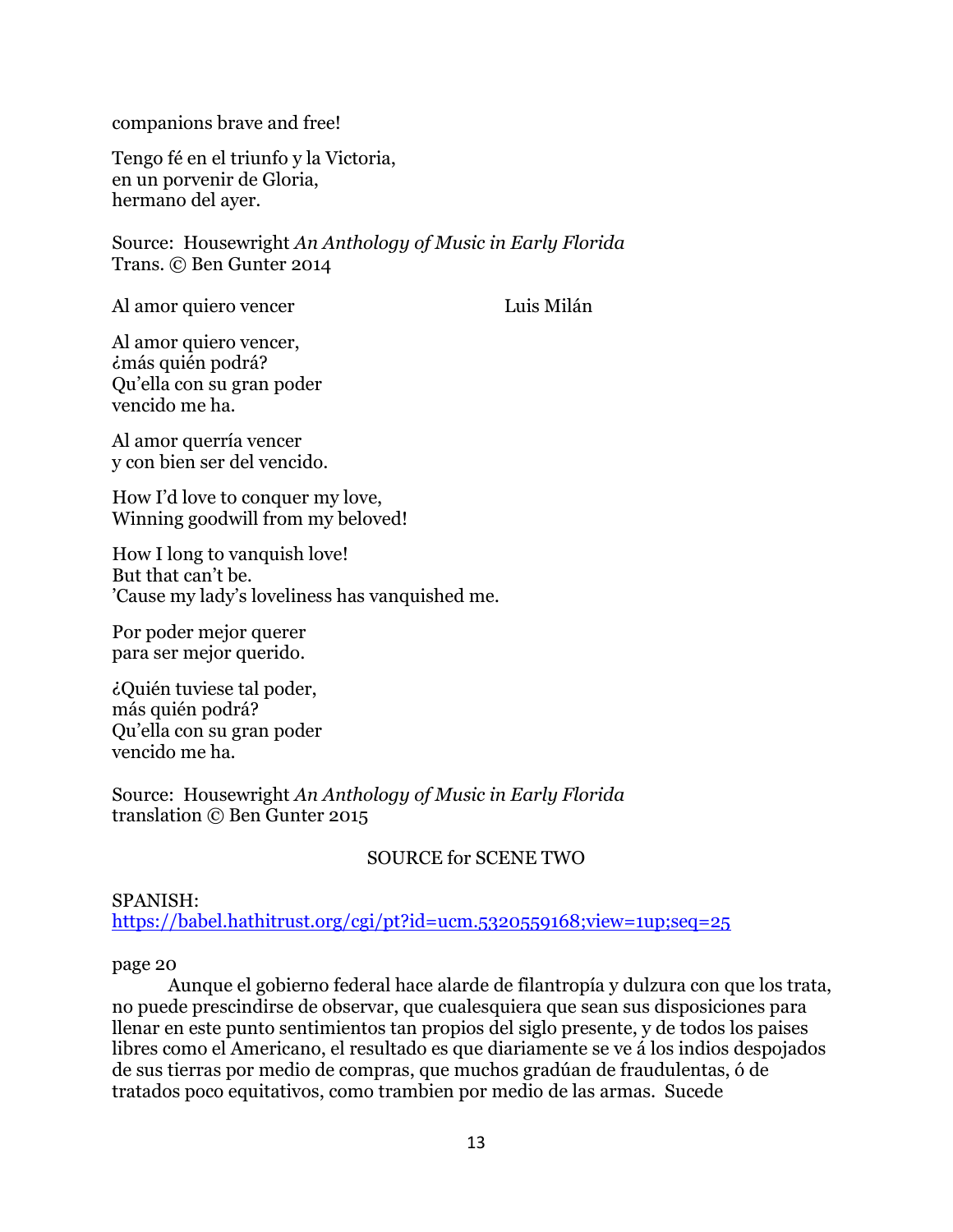frecuentemente que los colonos, establecidos en la frontera ó cerca de las tierras de los indios, hacen incursiones en ellas, y les privan de sus ganados, y de todo lo que pueden haber á las manos. Ellos elevan sus quejas á los

#### page 21

gobernadores y autoridades del Estado ó territorio respectivo, y en muchos casos al gobierno federal; pero no siempre se les hace justicia, ni se les da satisfaccion. Esta serie de actos irregulares llega, en fin, á cansar su paciencia; y cuando hallan ocasion oportuna se vengan por sí mismos, atacan á los que entran á talar sus campos, ó á privarles de sus ganados, y los matan ó persiguen algunas veces hasta mas allá de la frontera, cometiendo represalias en las posesiones americanas con la ferocidad propia de su clase. Cuando sucede lo uno ú lo otro el grito de alarma y de indignacion resuena en todos los Estados-Unidos, y el gobeirno envía un ejército á castigar á los indios. Tal es el motivo ó la causa aparente de la major parte de las guerras de muerte y de exterminio que han sufrido estos infelices hasta ahora. El gobierno las encarga siempre á generales impetuosos, quienes dejándose arrastrar del ardor de la guerra hasta cebarse en la ruina de los casi indefensos y miserables indígenas, lo llevan todo á sangre y fuego, queman sus pobres chozas, y destruyen á todos los que no logran escaparse á bosques remotos ó montañas inaccesibles.

Concluida la campaña, se estipula entonces un tratado con las desgraciadas víctimas que han sobrevivido al exterminio de su tribu; y por él queda la mayor y mejor parte de sus tierras adjudicada á los Estados-Unidos, quienes por este medio consiguen ir sucesivamente deshaciéndose de estos vecinos, y apoderándose de los paises que ocupan. Las dos campañas del general Jackson contra los indios de las Floridas presentan algunos ejempolos de lo que se ha dicho, principalmente la última, que acaso ha excedido

#### page 22

en horrores á todas, se se examinan bien sus circunstancias, y cuyo recuerdo será siempre sensible.

De aquí viene, que el nombre Americano es un nombre aborrecido entre los indios que confinan con el territorio de los Estados-Unidos; y cualquiera nacion los hallará prontos siempre para hacer la guerra á este pueblo que ellos miran como el mas pérfido de todos los que hay en la tierra, y como sistemáticamente conjurado á exterminarlos ó destruirlos. Entre las naciones Europeas de que tienen conocimiento, estiman con predileccion á la española y á la francesca; y á pesar de que han cesado de recibir los regalos acostumbrados y la proteccion necesaria del gobierno español en estos últimos años, conservan siempre mucha veneracion y afecto á los españoles. Los que habitan dentro del territorio de las Floridas manifiestan tambien grande respeto y afecto á los ingleses.

ENGLISH: (translated by Watkins, 1820) <https://babel.hathitrust.org/cgi/pt?id=loc.ark:/13960/t3fx7jw0w;view=1up;seq=3>

35

"Although the federal government boasts of the tenderness and philanthropy with which it treats them, it cannot but be observed, that whatever may be its disposition to cherish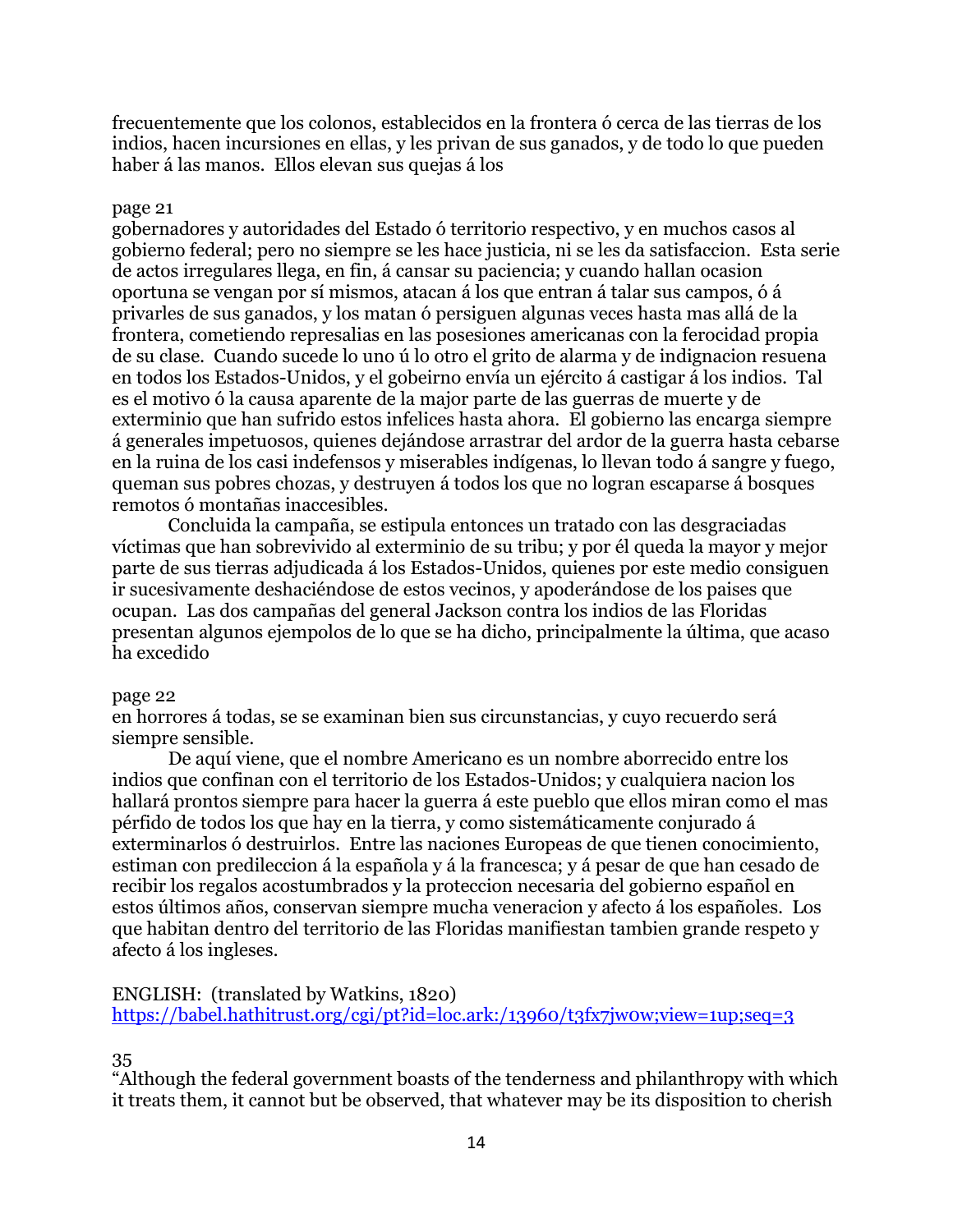sentiments so becoming the present age, and all free countries like that of America, the fact is, that the Indians are daily despoiled of their lands by purchases, for the most part fraudulent, or by treaties but little equitable, as well as by force of arms. It frequently happens, that the settlers, established on the frontier or near the lands of the Indians, make incursions into them, and rob them of their cattle, and of every thing upon which they can lay their hands. They

36

complain to the governors and authorities of their respective State or Territory, and in many cases to the federal government; but justice is not always done to them, nor any satisfaction given. A series of these outrages at length wearies their patience; and when they find a fit opportunity, they take vengeance into their own hands, attack those who enter their grounds to lay them waste, or drive off their cattle, and either murder them or sometimes pursue them beyond the frontier, committing reprisals upon the American possessions, with the ferocity belonging to their nature. When either of these events happens, the cry of alarm and indignation resounds through the whole United States, and the government sends an army to chastise the Indians.

Such is the motive or apparent cause of the deadly and exterminating wars, which have been hitherto waged against these unhappy beings. The government always entrusts the conduct of them to impetuous generals, who suffering themselves to be carried away by a passion for war, even to the overwhelming in ruin these almost defenceless and wretched aboriginals, pursue them with fire and sword, burn their miserable cabins, and put to destruction all who are not so fortunate as to escape to distant forests or inaccessible mountains.

At the end of the campaign, a treaty in entered into with the unfortunate victims, who have sur-

37

vived the extermination of their tribe; and in this, the greater and better part of their lands is adjudged to the United States, who are thus successively getting rid of these neighbours, and possessing themselves of the countries which they occupy. The two campaigns of General Jackson against the Indians of the Floridas, present some examples of what I have stated, particularly the last, which, perhaps, if we examine its circumstances, exceeded all the rest in horrours, the remembrance of which will last for ever."

#### 38

Hence it comes, that the American name is abhorred among the Indians who border upon the United States; and that any nation will find them always ready to make war upon these people, whom they look upon as the most perfidious upon earth, and as having systematically conspired to exterminate or destroy them. Among the European nations of which they possess a knowledge, they prefer the Spanish and the French; and notwithstanding they have ceased to receive the usual presents and necessary protection from the Spanish government of late years, they still preserve great respect and affection for the Spaniards. Those who live with the Territory of the Floridas manifest also great esteem and regard for the English."